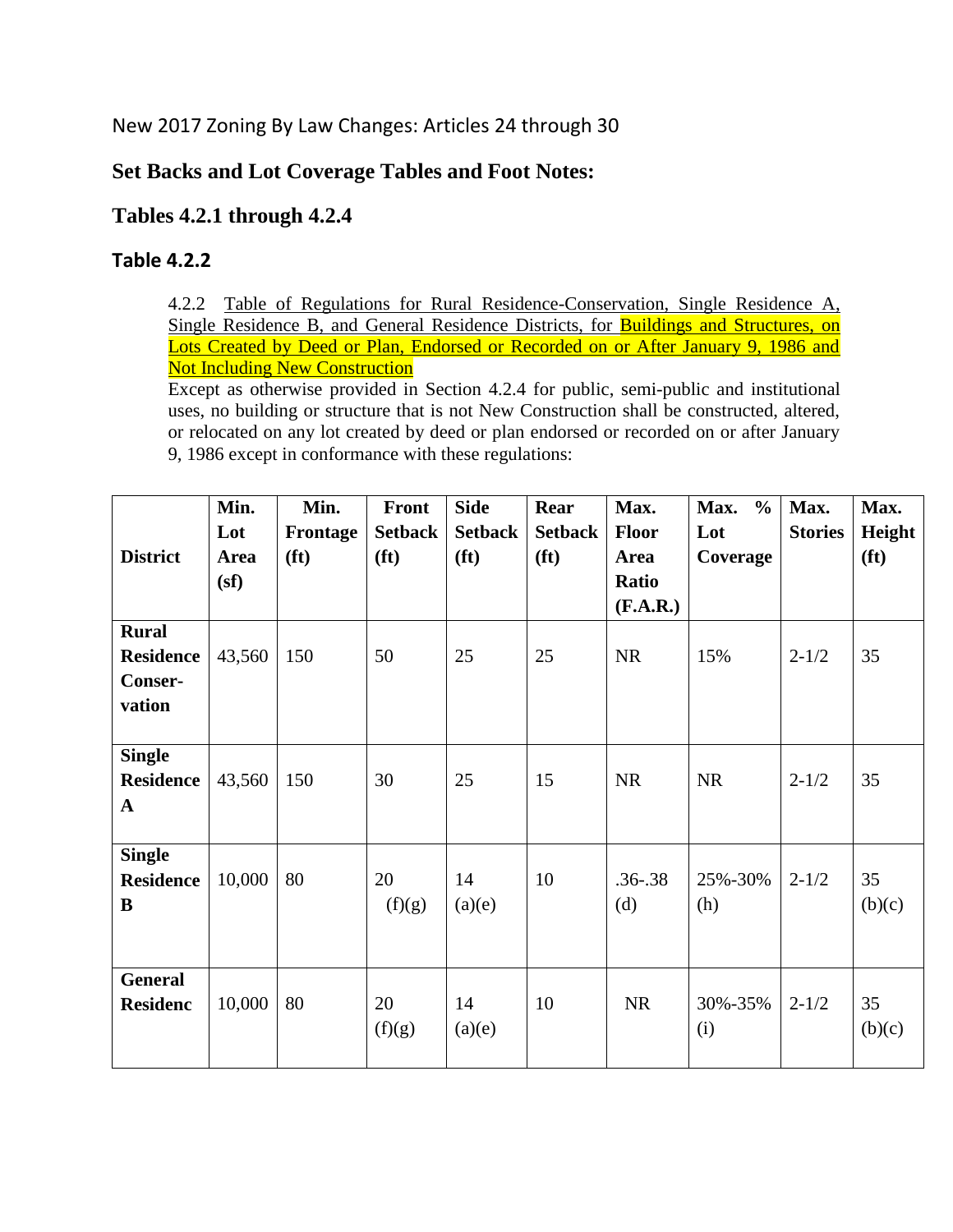- *(a) The minimum side yard setback is 14 feet, and a maximum of 32 linear feet of structure may be built at the minimum setback line, as measured parallel to the side lot line, provided that the remaining length of structure along the side yard setback must be offset an additional 2 feet. Notwithstanding the above, the minimum side yard setback requirement for all buildings and structures on any lot that contains less than 80 feet of frontage shall be 12 feet, and a maximum of 32 linear feet of structure may be built at the minimum setback distance, as measured parallel to the side lot*  line, provided that the remaining length of structure along the side yard setback must *be offset an additional 2 feet. In no case shall a side wall extension extend more than 32 linear feet without a 2 foot offset.*
- *(b) The maximum height at any point of any building or structure shall not exceed 41 feet above the lower of original or finished grade.*
- *(c) If all or a portion of a basement wall is exposed for the full height of the wall, dormers in the one-half story above the basement wall shall not be permitted.*
- (d) *The maximum floor area ratio shall be as follows: for lots containing less than 12,000 square feet – .38; and for lots containing 12,000 or more square feet – .36.*
- *(e) Existing single family or two-family structures non-conforming for side yard setback and for which the building permit for the existing structure was issued prior to June 1, 2017, may be altered or structurally changed as-of-right to a 12.5 foot setback, notwithstanding the provisions of Section 1.4.7.2, provided any demolition of the existing structure does not exceed 50% of the building shell exclusive of demolition of a single story attached garage and further provided that the structure shall not be closer to the side lot line than the farthest extent of the existing structure. For the purposes of this footnote, the definition of "setback" in Section 1.3 of these By-Laws shall control.*
- *(f) Attached garages shall have a minimum front yard setback of 25 feet. For corner lots the increased front yard setback of 25 feet is required along both frontage streets.*
- *(g) Existing single family or two-family structures non-conforming for front yard garage setback and for which the building permit for the existing structure was issued prior to June 1, 2017, may be altered or structurally changed as-of-right to a 20-foot setback, notwithstanding the provisions of Section 1.4.7.2, provided any demolition of the existing structure does not exceed 50% of the building shell exclusive of demolition of a single story attached garage and further provided that the garage structure shall not be closer to the front lot line than the*  farthest extent of the existing garage structure. For the purposes of this footnote, the *definition of "setback" in Section 1.3 of these By-Laws shall control.*
- *(h) Buildings and structures created on any lot shall not result in lot coverage exceeding the following specified maximum percentages of the area of such lot: For lots containing less than 5,500 square feet – 30%; For lots containing at least 5,500 square feet but less than 6,000 square feet – 29%; For lots containing at least 6,000 square feet but less than 6,500 square feet – 28%; For lots containing at least 6,500 square feet but less than 7,000 square feet – 27%; For lots containing at least 7,000 square feet but less than 7,500 square feet – 26%; and For lots containing at least 7,500 square feet – 25%.*